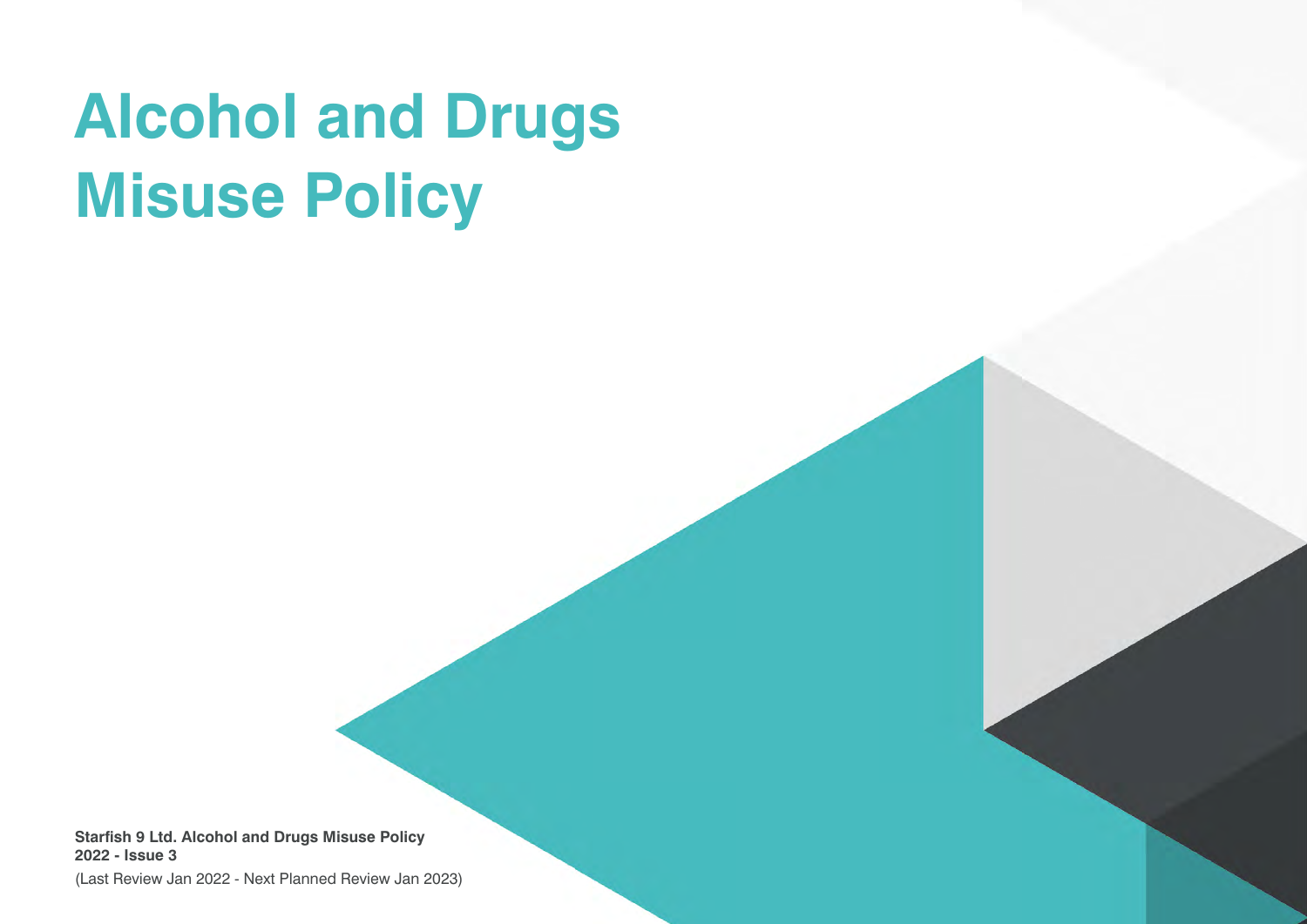## **Alcohol and Drugs Misuse**

### **What this policy covers**

The purpose of the policy is to set out the Company's position on drug or alcohol misuse in the workplace, to protect the health and safety of workers and to comply with relevant legislation.

In so doing we believe we shall be satisfying the needs and expectations of our business, employees and clients through the application of effective control measures in the use and abuse of alcohol and drugs in the workplace.

Breaches of the policy may be viewed as gross misconduct and may result in disciplinary action up to and including dismissal without notice.

### **Your responsibilities**

You must not be under the influence of drugs or alcohol when you report for work or during working time.

If you are taking medication or herbal remedies that may affect your work performance, or the safety, of yourself or others, you must inform your immediate supervisor as soon as possible of which medication you are taking and the possible side effects.

Supervisors notified by an employee taking medication or herbal remedies shall satisfy themselves the employee concerned is fit to work by one or a combination of the measures listed below;

- Reviewing instructions printed on the medication
- Seeking professional medical advice, or
- Utilising its Professional Advisory Service 'chemist on-call'

Those who are not sure of the effect the medication may have should in all instances seek advice from their supervisor, as once screened and a 'failed' test result is confirmed this may be viewed as gross misconduct and may result in disciplinary action up to and including dismissal without notice.

The Company reserves the right to require you to undergo testing for alcohol or drugs in certain circumstances.

#### **Support for alcohol or drug misuse problems**

If you have, or believe you may have an alcohol or drug problem, you should inform the Company and seek medical advice before it affects your performance or conduct at work. If you come forward and seek help for an alcohol or drug problem you will be treated sympathetically and any discussions will remain confidential.

The Company will treat any absence due to drug and alcohol abuse in the same way as sickness absence on condition that you have obtained professional help and/or are receiving treatment. However, you must not be under the influence of alcohol or drugs at work throughout this time of support.